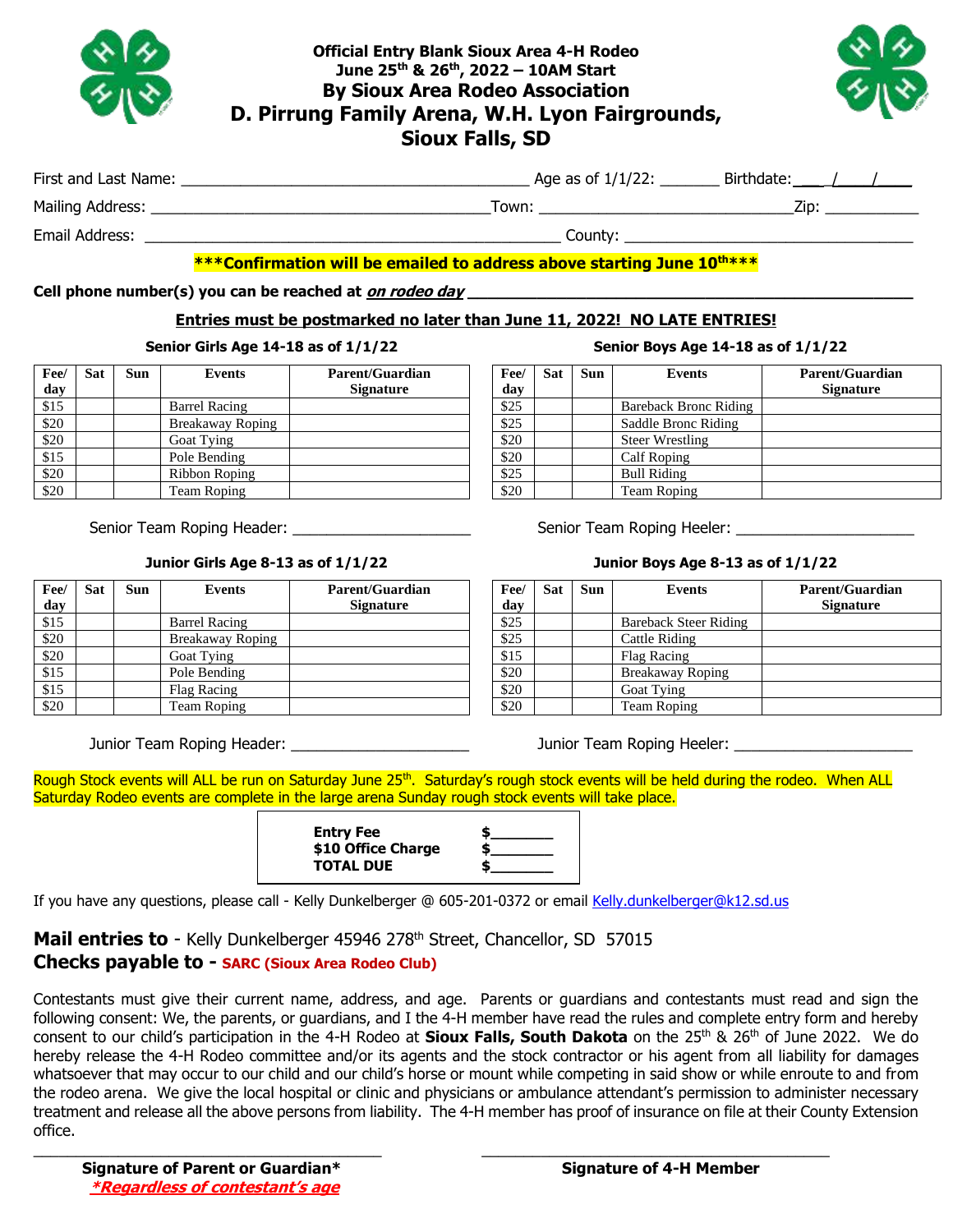## **\*\*\*Confirmation will be emailed/texted to address/phone number**

## **above starting June 10 th\*\*\***

## **Sioux Area Rodeo Club Rules**

- 1. **NO LATE ENTRIES!** Entries must be **postmarked** by **June 11, 2022** Entry blanks will be returned if incomplete or missing the required fees. You will be notified if not accepted in an event. There will be NO ENTRIES ALLOWED AT REGISTRATION. No entries will be refunded. **Do NOT send cash**.
- 2. Start time is 10 a.m. on Saturday, June 25 and Sunday June 25 2022 at the D.Pirrung Family Arena on the W. H. Lyon Fairgrounds in Sioux Falls**, South Dakota**. Contestants check in Friday evening 6pm – 8pm and 8am the morning of rodeos. All contestants must be checked in by 9 a.m. day of rodeo. The contestant's meeting will begin at 9:00 a.m. (BOTH DAYS) Attendance is mandatory.
- 3. State 4-H Rodeo Rules will be used. We encourage you to obtain and use the State 4-H Rodeo Rules and Regulations (2021 edition) at your local County Extension Office or the SD 4-H Rodeo Website. Some new rules have been added and it is the contestant's responsibility to learn the new rules.
- 4. Rough Stock events will ALL be run on Saturday June 25<sup>th</sup>. Saturday's events will be held during the rodeo. When ALL Saturday Rodeo events are complete in the large arena Sunday rough stock events will take place.
- 5. If you enter team roping, **please** list the name of the header and heeler.
- 6. A \$10.00 office charge per contestant will be assessed. This is a required fee.
- 7. Contestants will be disqualified if the contestant or their parents harass the judge. All grievances must be directed to the arena director.
- 8. Contestants will be called for twice before they will be passed by. Be ready, unless obligated in the other arena. Small arena takes precedence.
- 9. No alcohol will be permitted on the grounds.
- 10. Reminder: Understand 4-H rules for all safety equipment required for all events.
- 11. Contestants must wear their number at all times. This includes when picking up prizes.
- 12. The hat rule will be enforced.
- 13. There will be no ties. Ties will be decided by a flip of the coin.
- 14. Contestants in the stock events must provide their own hazer or calf pusher. The Rodeo Committee will provide string, ribbons and rubber bands.

#### 15. Parent signature is REQUIRED regardless of contestant's age.

#### 16. **Event order and start times are subject to change**.

- 17. Contestants will not be discriminated against due to race, color, creed, sex, or national origin.
- 18. **State Finals Rodeo Entry**: Contestants are responsible to read and follow the General Information on Finals Entry Forms and the Ground Rules pertaining to the 4-H Finals Rodeo. All contestants qualifying for the 4-H Finals Rodeo (by finishing in the top 4 places at a Regional/County 4H Rodeo) are automatically entered. If a contestant qualifies in the top four at a Regional Rodeo and does not wish to enter the Finals or does not wish to enter an event/events, they must notify the SD 4-H Finals Secretary via email (4HFinalsSecretary@gmail.com) on/before Friday, August 2, 2022. If the contestant does not notify the secretary prior to the finals draw, the contestant is responsible for the entry fees. For further information refer to the SD 4-H Rodeo Finals website [www.sd4hrodeo.org](http://www.sd4hrodeo.org/)

If you have any questions, please call: Kelly Dunkelberger @ 605-201-0372 or email [Kelly.dunkelberger@k12.sd.us](mailto:Kelly.dunkelberger@k12.sd.us) OR Mandy Healy @ 605-351-3072.